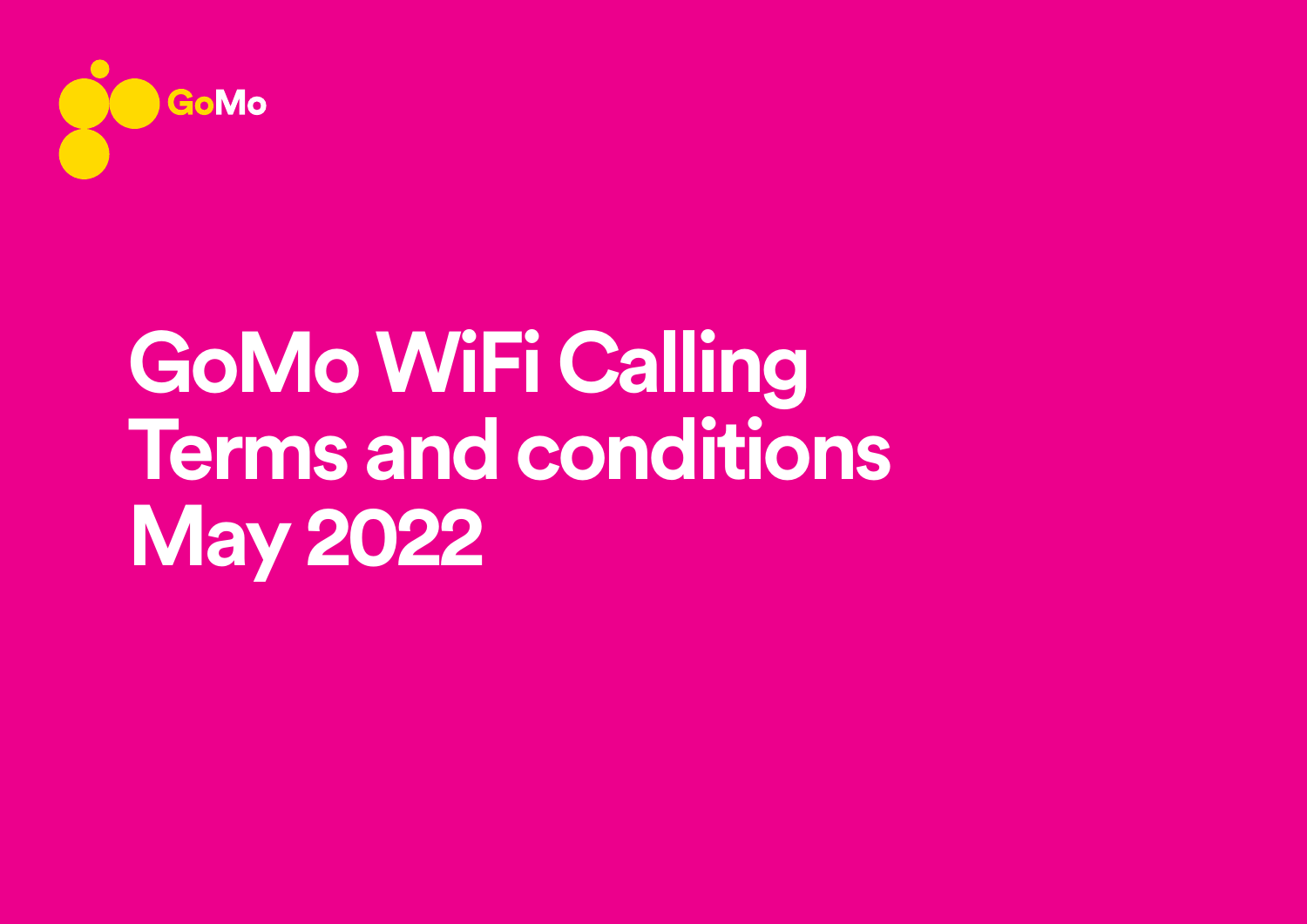

- 1. The following terms and conditions form part of and are subject to the terms and conditions of the GoMo WiFi Calling service ("GoMo WiFi Calling"). These terms are in addition to and form part of the terms and conditions of GoMo's general terms and conditions for the SIM Only Service, to which you have also agreed at http://www.GoMo.ie/. All of these terms combined constitute a legally binding agreement between GoMo ('we/us', '') and the Customer ('you/the Customer') for the use of the GoMo WiFi Calling service. All capitalised terms herein (unless otherwise defined) shall have whatever meaning is ascribed to them in the GoMo general terms and conditions.
- 2. The GoMo WiFi Calling service allows you to make and receive calls and SMS over any Wi-Fi connection. This should allow you to make and receive calls and SMS in poor or no mobile coverage areas.
- 3. By using GoMo WiFi Calling you agree to accept these Terms. If you don't agree with these Terms, please don't enable GoMo WiFi Calling on your phone.
- 4. Initially, the GoMo WiFi Calling service will only available to new GoMo customers who purchased a GoMo plan on or after 09/04/2021. For existing GoMo customers who signed up before 09/04/2021, GoMo will inform such customers directly when GoMo WiFi Calling is made available to them
- 5. To enable GoMo WiFi Calling, you need to use a compatible handset with latest firmware update from handset vendor i.e. the GoMo WiFi Calling is only available on handsets which are enabled or allow WiFi calling.
- 6. You will need to connect to a Wi-Fi hotspot and enable GoMo WiFi Calling in settings on your mobile phone. Once connected, your mobile phone will automatically connect to the GoMo WiFi Calling network. You will see the network change to "GoMo WiFi Calling" or the GoMo WiFi Calling icon on Android phones. Only then will you be able to make GoMo WiFi Calling calls and SMS over the WiFi network.
- 7. You can deactivate and activate the GoMo WiFi Calling option in your mobile phone settings at any time.
- 8. Emergency Services calls and SMS will always attempt to use the normal mobile network. Only if standard mobile network signal isn't available, the call will be routed over GoMo WiFi Calling and the Emergency Services will not be able to identify your location.